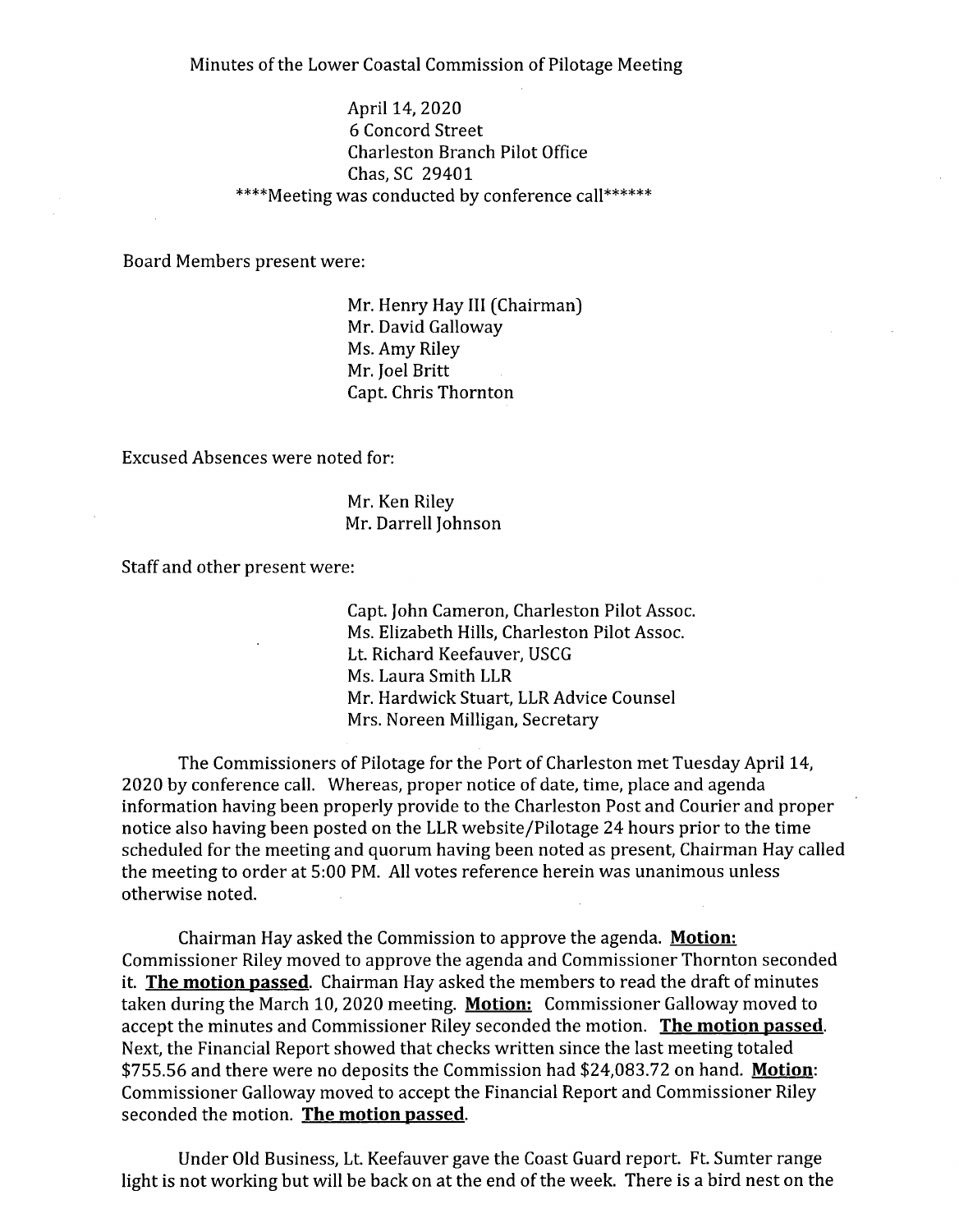Wando Reach. It is not causing any problems and they are in contact with DNR. Pilots would like Coast Guard to check Hog Island Reach light intensity. The pilots asked if the Coast Guard had extra parts in stock for buoys. If they did not the pilots would help with the cost. The Coast Guard said that they had a surplus of parts.

Ms. Smith gave the LLR Report. There was confusion with the agenda letter being sent to the Commissioners. Ms. Smith asked all Commissioners to make sure she had their email address. There was one physical for April. There was no new information to report on the Lower Pilotage Policies and Procedures Manual. Please continue to send updates to the new LLR Web site *11r.sc.gov/pilot.* 

Capt. Cameron said that there was nothing new to report on the Savannah River Commission.

The Trans-Atlantic Race has been cancelled due to the Covid-19 virus.

The Pilots have had discussions with the dredging companies and there have been no more issues with them. This agenda item can be removed.

The COLA (cost of living rate adjustment) was published in the *News and Courier*  from March 2 through March 5, 2020. It is based on the Consumer Price Index (CPI) for CY 2019 of 2.3%. The adjustment is \$65.85 GT to \$67.40 GT and \$26.85 DF to \$27.50 DF. The Commissioners asked Mr. Stuart if they could vote on this by conference call. He said that they could. Commissioner Thornton said that the pilots would like to defer the rate adjustment to September but would like for the Commission to still vote during the April meeting. **Motion:** Commissioner Galloway moved to accept the COLA adjustment and the Pilots rate card but to suspend the adjustment to September 2020. Commissioner Riley seconded it. **The Motion passed.** 

Capt. Cameron said that there is no new information on S. 689. He will continue to keep the Commission up to date.

Under new business, Mr. Stuart had information from other states in response to the Covid-19 virus. This emergency situation is being left to each Pilot Associations to decided what works best for them. Mr. Stuart said that New York, San Francisco and some small ports in Florida were limiting the apprentices on what they could do. Capt. Cameron said that the Charleston Pilots have suspended all apprentices from boarding vessels during this pandemic. This will not impede their progress with the apprentice process. All pilots are wearing masks and gloves. They are not signing any vessel logs, touching paperwork or shaking hands. The pilots have split into 2 groups and they are staying separated during working hours. There are 3 retired pilots that could be called back to service. Mr. Stuart sent all Commissioners a letter outlining this emergency situation. S. C. Code 54-15-270 requires that all vessels entering the pilotage area of the Port of Charleston must have on board a pilot licensed by the Commissioners of pilotage for the Lower Coastal Area. There are 18 licensed pilots. On March 13, 2020, Governor McMaster issued Executive Order No. 2020-08, declaring a public health emergency due to the risks and impacts of COVID-19. If the current pilots become exposed to or infected by virus, there may not be enough licensed pilots for the Port Of Charleston to meet the requirements of the law during this public health emergency. Emergency Licenses 136-100

A. The South Carolina Commissioners of Pilotage for the Lower Coastal Area waive the three-year apprenticeship for current apprentices pursuant to S.C. Code 54